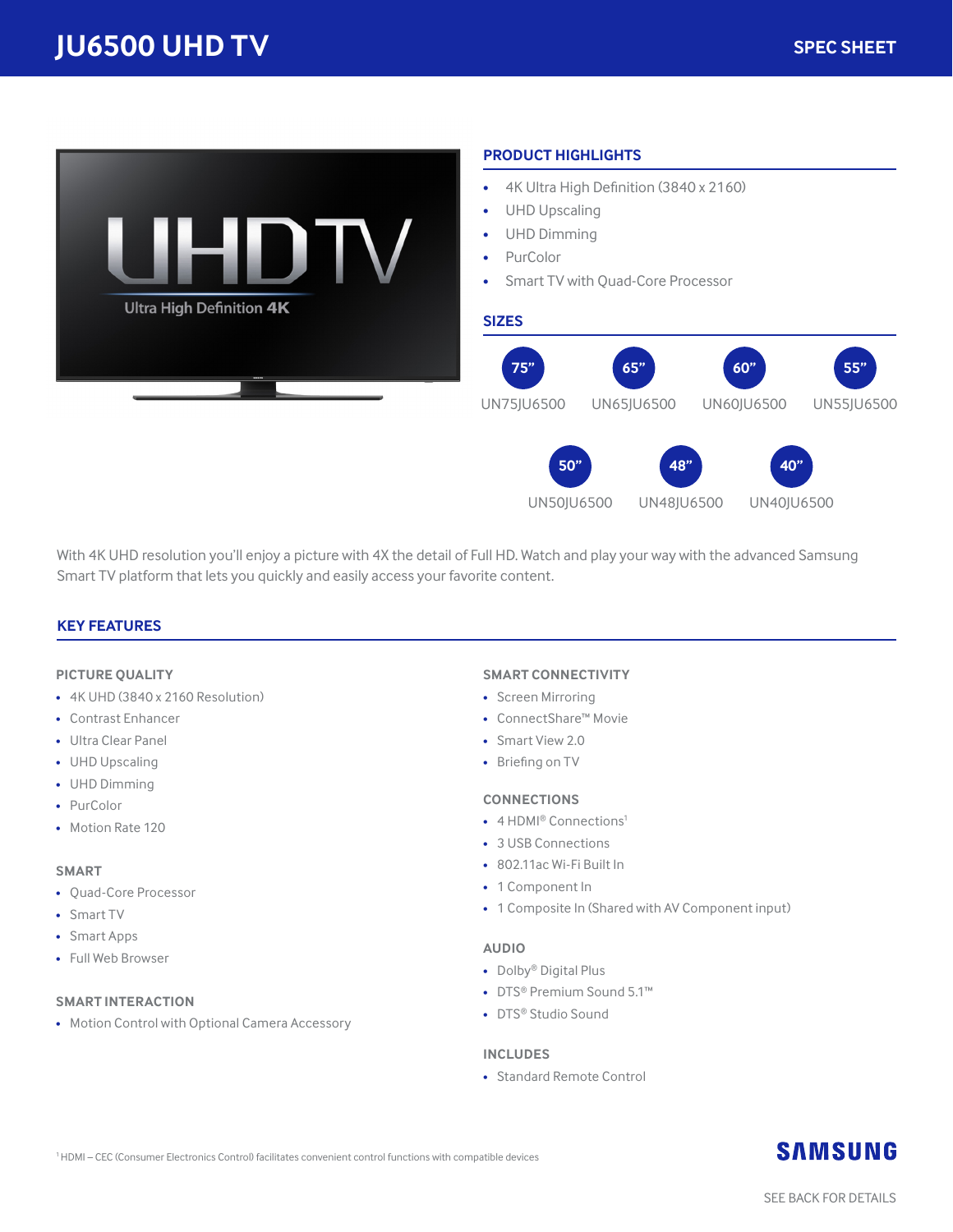# **KEY FEATURES** (page 1 of 2)

#### **PICTURE QUALITY**

#### **4K UHD (3840 x 2160 RESOLUTION)**

Enjoy incredible picture crispness and dramatic detail, no matter how big the screen, with 4X the resolution of full HD.

#### **CONTRAST ENHANCER**

Experience a greater sense of depth with optimized contrast across multiple zones of the screen.

#### **ULTRA CLEAR PANEL**

Get superior picture quality with minimized glare from any angle with a screen that absorbs ambient light, reduces reflections, and lets the picture come to life.

#### **UHD UPSCALING**

Upgrade all lower resolution media to a stunning near ultra high-definition experience with enhanced detail and optimized picture quality.

#### **UHD DIMMING**

Experience UHD picture quality with deeper blacks, purer whites, brighter colors, and enhanced detail in every image.

#### **PURCOLOR**

Enjoy incredible shades of color, as nature intended, with technology that accurately blends primary and secondary colors for spectacular picture performance.

#### **MOTION RATE 120**

Enjoy improved fast-action moving picture resolution at Motion Rate 120 with outstanding refresh rate, processing speed and backlight technology.

#### **SMART**

#### **QUAD-CORE PROCESSOR**

Enjoy a fluid browsing experience and faster control – switching between apps, streaming content, and other media effortlessly.<sup>1</sup>

#### **SMART TV**

Access your favorite program choices, live TV, video on demand, apps, and social media in one easy-to-browse navigation experience.<sup>2</sup>

#### **SMART APPS**

Put your favorite media and entertainment at your fingertips with apps built for your Samsung Smart TV – including streaming TV and movies, sports, social media, interactive games, weather, and more.<sup>2</sup>

#### **FULL WEB BROWSER**

Easily browse the web right on your TV – enjoy everything from online shopping and social media to entertainment news.<sup>2</sup>

#### **SMART INTERACTION**

#### **MOTION CONTROL WITH OPTIONAL CAMERA ACCESSORY**

Make Skype calls from your TV and control things like volume, content browsing, and playback with hand motion control by adding Samsung's VG-STC5000/ZA.

#### **SMART CONNECTIVITY**

#### **SCREEN MIRRORING**

The screen mirroring feature allows you to mirror your phone or other compatible mobile device's screen onto the TVs screen wirelessly instead of your devices smaller screen for showing content, media playback, or other function.

#### **CONNECTSHARE™ MOVIE**

Enjoy a fluid browsing experience and faster control – switching between apps, streaming content, and other media effortlessly.

#### **SMART VIEW 2.0**

Watch your TV entertainment on your mobile device – or your mobile media on your TV.2

#### **BRIEFING ON TV**

Have your Samsung Smart TV act as an alarm when synchronized with your other Samsung mobile devices. Use the large screen to display important items such as the time, weather, and your daily schedule.

#### **CONNECTIONS**

#### **HDMI**®

Enjoy higher quality audio and video with an HDMI connection that transmits both signals over a single cable.<sup>3</sup>

#### **WI-FI**

Enjoy your favorite on-demand content seamlessly through your existing network with built-in Wi-Fi (802.11ac).

#### **1 COMPONENT IN**

Analog video connection transmits HD RGB video using three RCA connections.

#### **1 COMPOSITE IN (SHARED WITH AV COMPONENT INPUT)**

Analog video connection transmits video using one RCA connection.

1 Versus Dual-Core Processor 2 All devices must be on the same network and internet connection is required 3 HDMI – CEC (Consumer Electronics Control) facilitates convenient control functions with compatible devices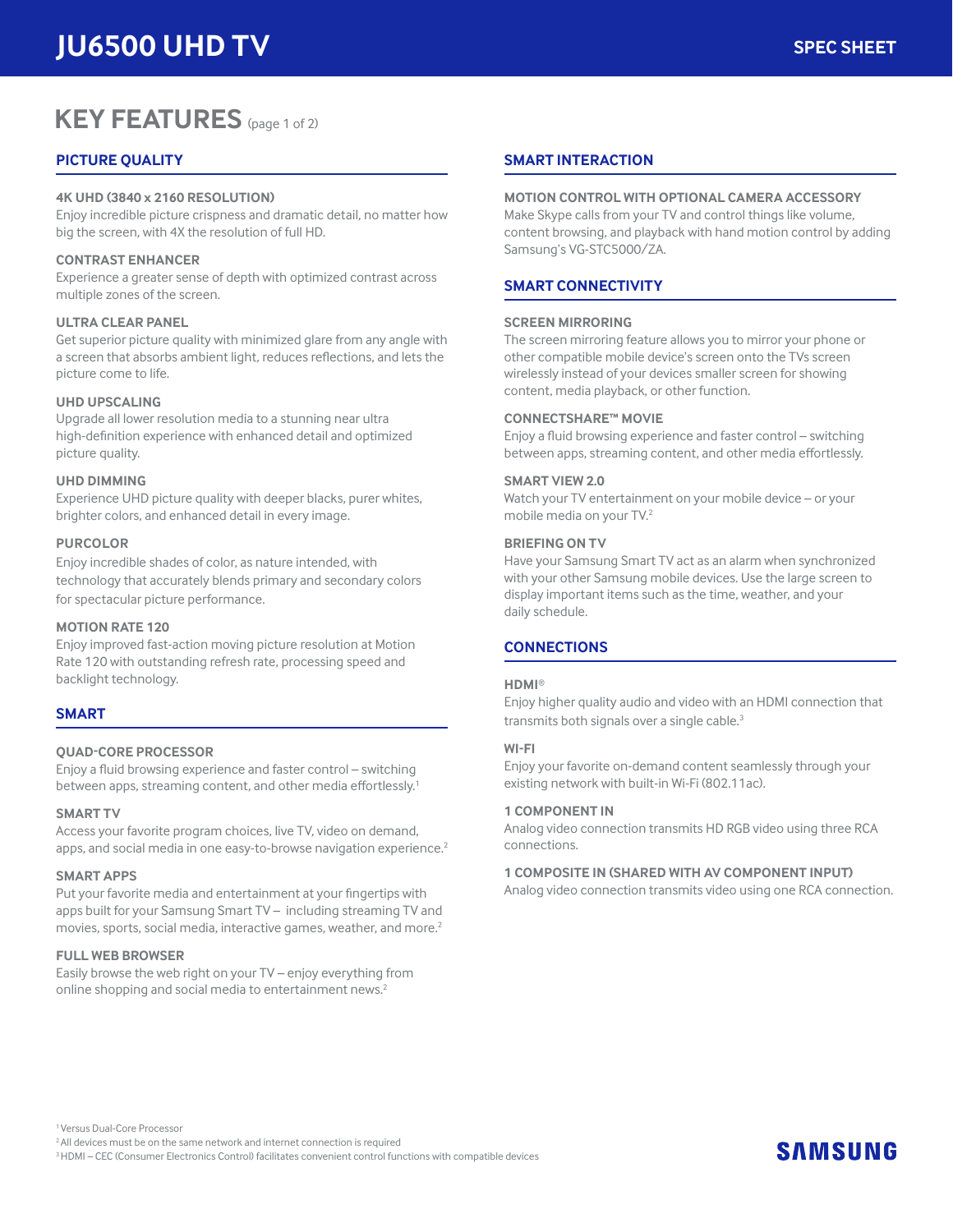# **KEY FEATURES** (page 2 of 2)

#### **AUDIO**

#### **DOLBY**® **DIGITAL PLUS**

Enjoy the ultimate in digital sound quality on all your favorite movies, TV shows and streaming content. Dolby Digital Plus optimizes your entertainment experience with enhanced sound richness and clarity.

#### **DTS STUDIO SOUND**

Advanced audio processing adapts the Digital Theater System stream to your stereo system, creating a cinematic digital audio experience for your home entertainment system.

#### **DTS**® **PREMIUM SOUND 5.1™**

Feel like you're part of the action by immersing your senses in 5.1 surround sound.

#### **INCLUDES**

**STANDARD REMOTE CONTROL** Remote control that operates the TV.

©2015 Samsung Electronics America, Inc. Samsung is a trademark or registered trademark of Samsung Electronics Co., Ltd. Samsung and Samsung SMART TV are trademarks or registered trademarks of Samsung Electronics Co., Ltd. All other brand, product and service names and logos are marks and/or registered trademarks of their respective owners. Screen images are simulated. Some devices may require Internet access. Apps may vary by product model. 4K UHD launch timing may vary by provider. Selection of 4K UHD content subject to individual content provider availability. Netflix® or M-GO streaming membership required. Only select titles on Netflix or M-GO are available in 4K UHD.

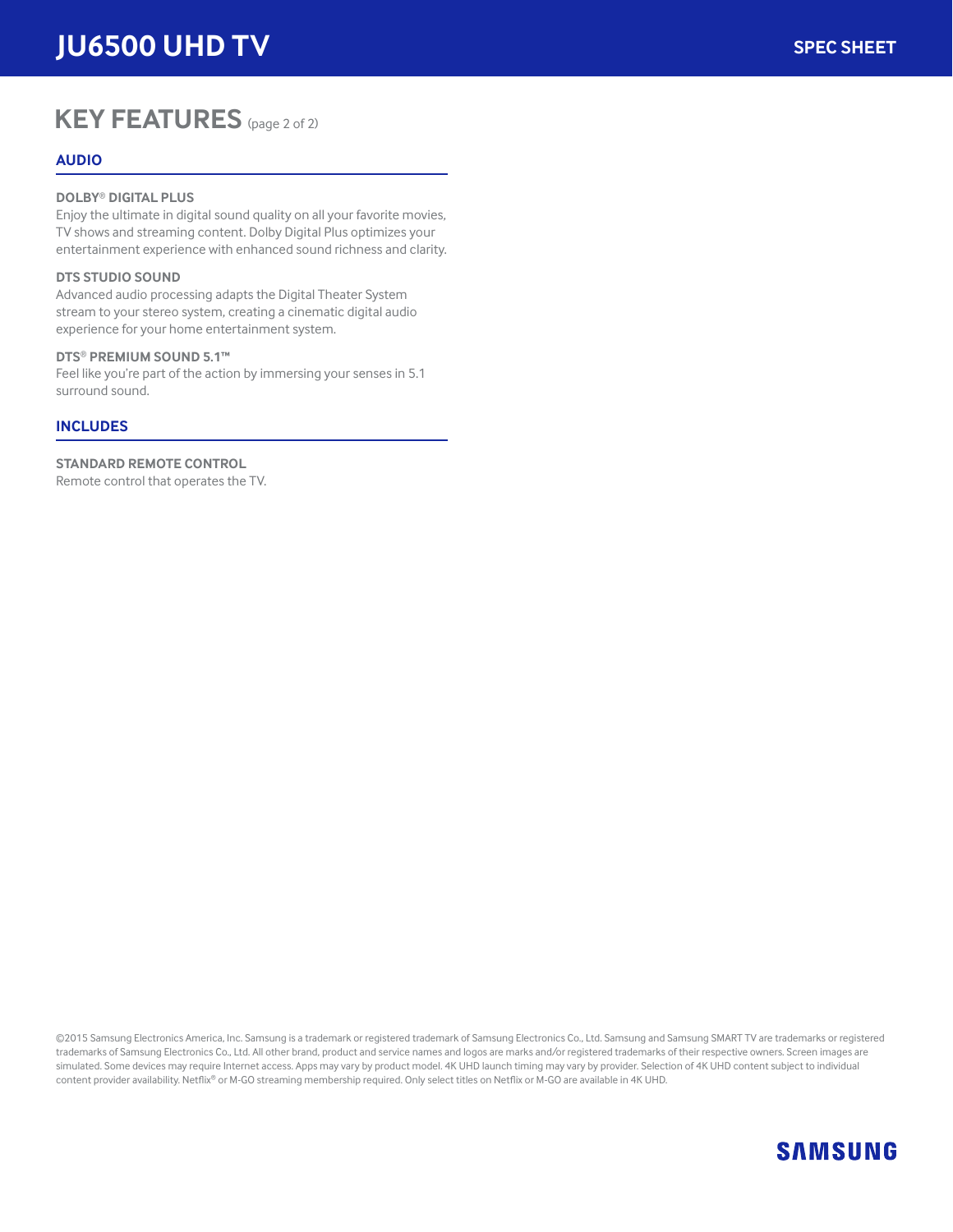## **MODELS**

**MODEL:** UN75JU6500 **ORDER CODE:** UN75JU6500FXZA

**SCREEN SIZE CLASS:** 75"

**SCREEN DIAGONAL MEASUREMENT:** 74.5"

**UPC CODE:** 887276075686

**COUNTRY OF ORIGIN:** Mexico

#### **DIMENSIONS (INCHES W x D x H):**

- **TV WITHOUT STAND:** 66.5 x 2.6 x 38.3
- **TV WITH STAND:** 66.5 x 14 x 40.7
- **SHIPPING:** 71.5 x 9.8 x 44.2

#### **WEIGHT (LBS):**

- **TV WITHOUT STAND:** 80.5
- **TV WITH STAND:** 93.7
- **SHIPPING:** 113.1

**VESA SUPPORT:** Yes (400 mm x 400 mm)

#### **ACCESSORIES INCLUDED IN BOX:**

• **REMOTE MODEL:** Standard TM1260C

**MODEL:** UN65JU6500 **ORDER CODE:** UN65JU6500FXZA

**SCREEN SIZE CLASS:** 65"

**SCREEN DIAGONAL MEASUREMENT:** 64.5"

**UPC CODE:** 887276075679

**COUNTRY OF ORIGIN:** Mexico

#### **DIMENSIONS (INCHES W x D x H):**

- **TV WITHOUT STAND:** 57.6 x 2.5 x 33.2
- **TV WITH STAND:** 57.6 x 12.5 x 35
- **SHIPPING:** 65.8 x 7.3 x 37.5

#### **WEIGHT (LBS):**

- **TV WITHOUT STAND:** 52.2
- **TV WITH STAND:** 60.6
- **SHIPPING:** 72.8

**VESA SUPPORT:** Yes (400 mm x 400 mm)

#### **ACCESSORIES INCLUDED IN BOX:**

• **REMOTE MODEL:** Standard TM1260C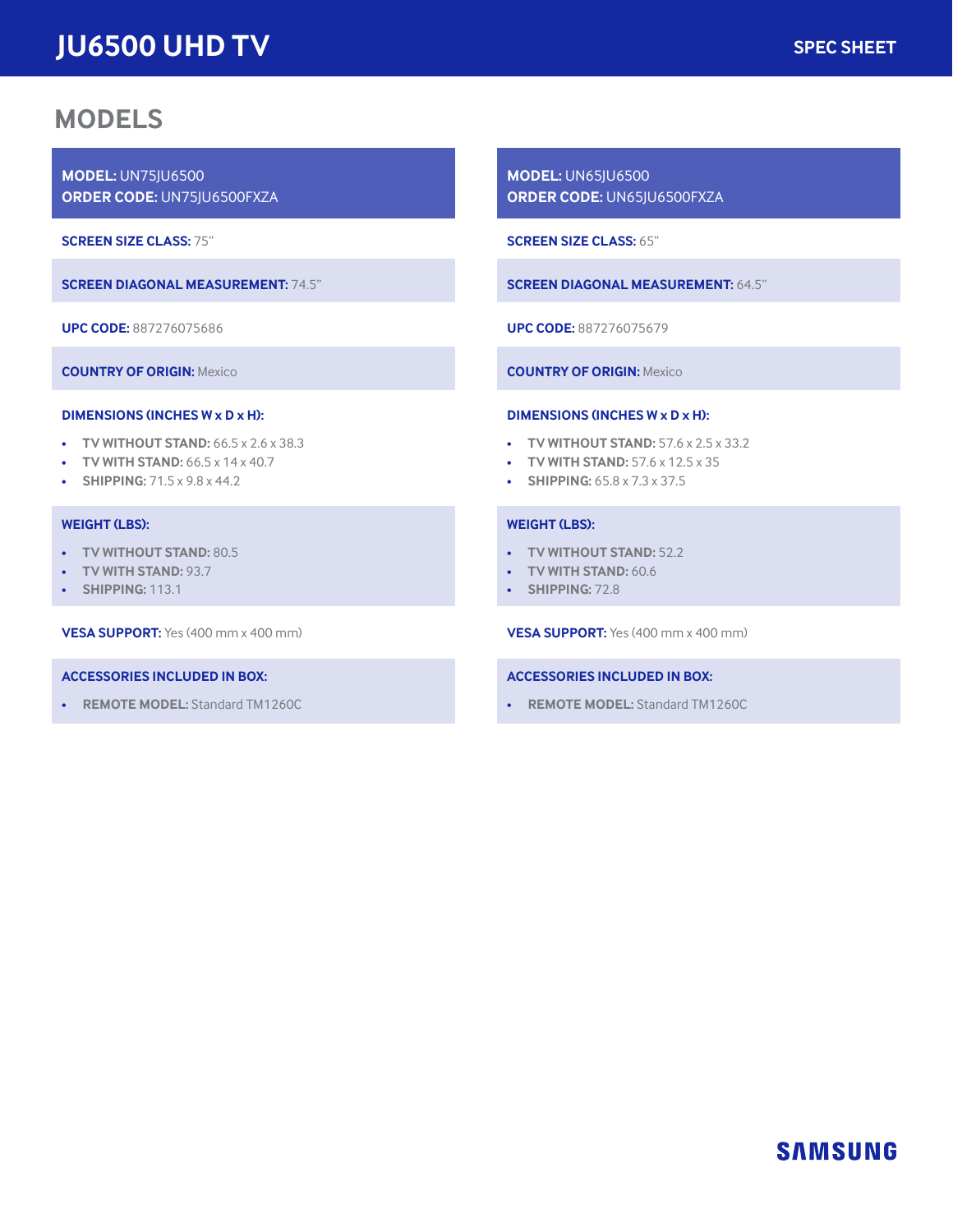## **MODELS**

**MODEL:** UN60JU6500 **ORDER CODE:** UN60JU6500FXZA

**SCREEN SIZE CLASS:** 60"

**SCREEN DIAGONAL MEASUREMENT:** 60"

**UPC CODE:** 887276075662

**COUNTRY OF ORIGIN:** Mexico

#### **DIMENSIONS (INCHES W x D x H):**

- **TV WITHOUT STAND:** 53.7 x 2.5 x 31.1
- **TV WITH STAND:** 53.7 x 12.5 x 32.8
- **SHIPPING:** 62.8 x 7.2 x 36.1

#### **WEIGHT (LBS):**

- **TV WITHOUT STAND:** 46.1
- **TV WITH STAND:** 54.5
- **SHIPPING:** 67

**VESA SUPPORT:** Yes (400 mm x 400 mm)

#### **ACCESSORIES INCLUDED IN BOX:**

• **REMOTE MODEL:** Standard TM1260C

**MODEL:** UN55JU6500 **ORDER CODE:** UN55JU6500FXZA

**SCREEN SIZE CLASS:** 55"

**SCREEN DIAGONAL MEASUREMENT:** 54.6"

**UPC CODE:** 887276075655

**COUNTRY OF ORIGIN:** Mexico

#### **DIMENSIONS (INCHES W x D x H):**

- **TV WITHOUT STAND:** 48.9 x 2.5 x 28.3
- **TV WITH STAND:** 48.9 x 10.5 x 30.1
- **SHIPPING:** 55.8 x 6.1 x 32.1

#### **WEIGHT (LBS):**

- **TV WITHOUT STAND:** 33.1
- **TV WITH STAND:** 38.1
- **SHIPPING:** 47.2

**VESA SUPPORT:** Yes (400 mm x 400 mm)

#### **ACCESSORIES INCLUDED IN BOX:**

• **REMOTE MODEL:** Standard TM1260C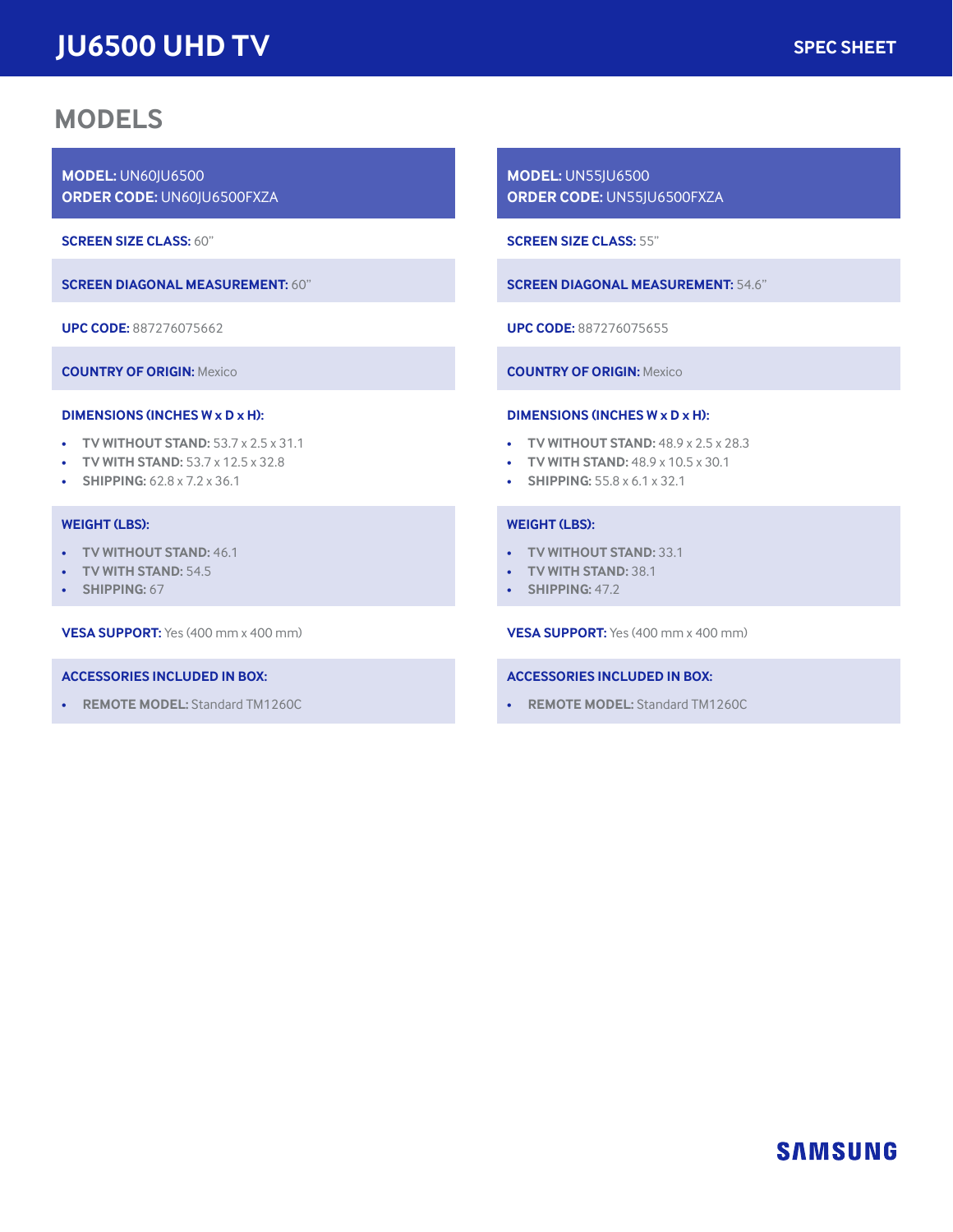## **MODELS**

**MODEL:** UN50JU6500 **ORDER CODE:** UN50JU6500FXZA

**SCREEN SIZE CLASS:** 50"

**SCREEN DIAGONAL MEASUREMENT:** 49.5"

**UPC CODE:** 887276075648

**COUNTRY OF ORIGIN:** Mexico

#### **DIMENSIONS (INCHES W x D x H):**

- **TV WITHOUT STAND:** 44.4 x 2.5 x 25.8
- **TV WITH STAND:** 44.4 x 10 x 27.1
- **SHIPPING:** 53 x 5.6 x 29.1

#### **WEIGHT (LBS):**

- **TV WITHOUT STAND:** 26.9
- **TV WITH STAND:** 31.7
- **SHIPPING:** 39.7

**VESA SUPPORT:** Yes (400 mm x 400 mm)

#### **ACCESSORIES INCLUDED IN BOX:**

• **REMOTE MODEL:** Standard TM1260C

**MODEL:** UN48JU6500 **ORDER CODE:** UN48JU6500FXZA

**SCREEN SIZE CLASS:** 48"

**SCREEN DIAGONAL MEASUREMENT:** 47.6"

**UPC CODE:** 887276075709

**COUNTRY OF ORIGIN:** Mexico

#### **DIMENSIONS (INCHES W x D x H):**

- **TV WITHOUT STAND:** 42.8 x 2.5 x 24.8
- **TV WITH STAND:** 42.8 x 10 x 26.6
- **SHIPPING:** 51.4 x 5.5 x 28.1

#### **WEIGHT (LBS):**

- **TV WITHOUT STAND:** 25.1
- **TV WITH STAND:** 30
- **SHIPPING:** 35.1

**VESA SUPPORT:** Yes (400 mm x 400 mm)

#### **ACCESSORIES INCLUDED IN BOX:**

• **REMOTE MODEL:** Standard TM1260C